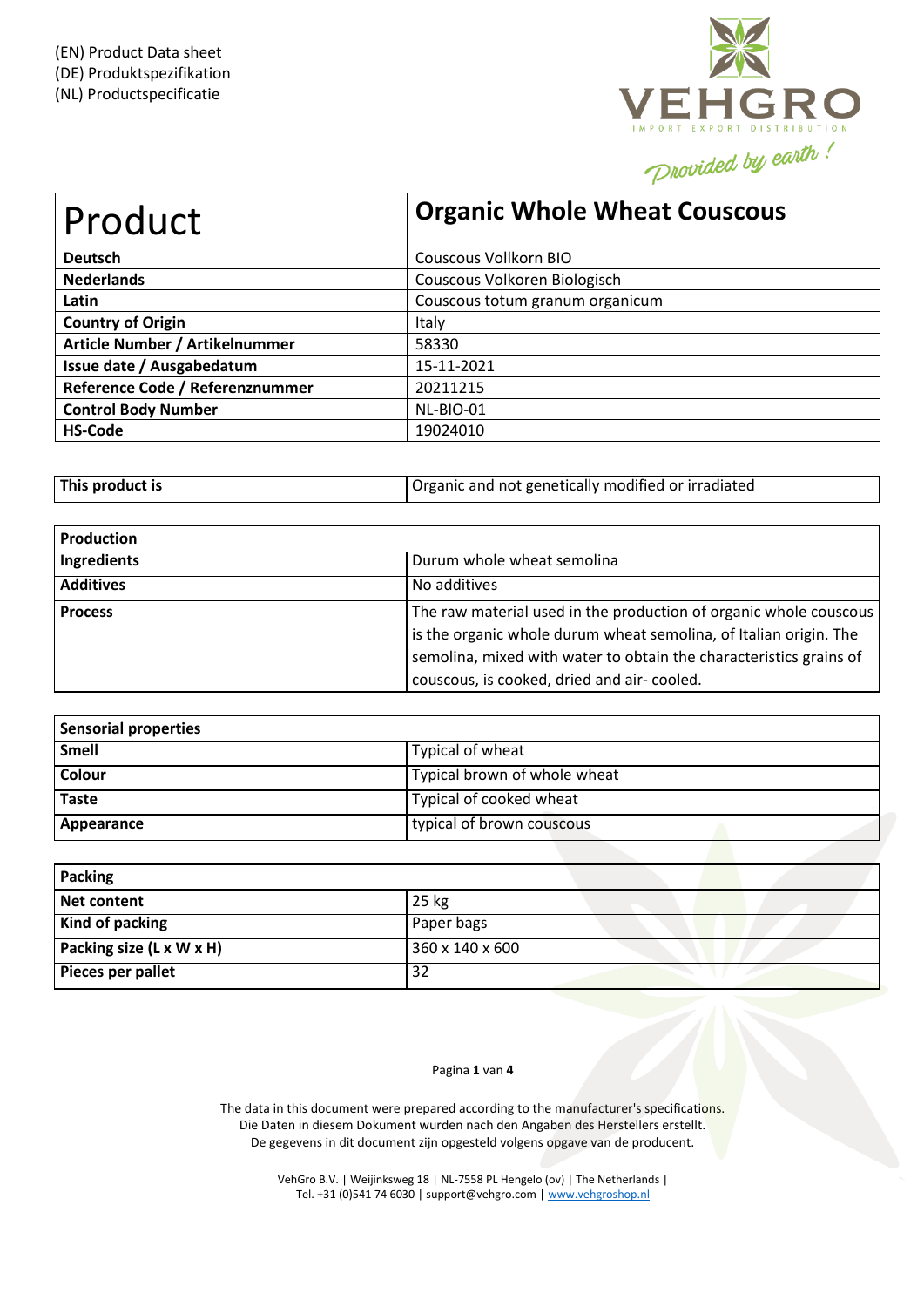

| <b>Shelf life</b>                     |                                                                       |
|---------------------------------------|-----------------------------------------------------------------------|
| <b>Recommended storage conditions</b> | Room temperature in a cool and dry place far from direct<br>sunlight. |
| Maximum shelf life                    | 24 months after production                                            |

| Nutritional values (per 100 gram) |                 | (from supplier) |
|-----------------------------------|-----------------|-----------------|
| <b>Energy</b>                     | 1452 KJ         |                 |
|                                   | <b>343 Kcal</b> |                 |
| Protein (g)                       | 12              |                 |
| Fat $(g)$                         | 2.1             | Saturated: 0.4  |
| Carbohydrates (g)                 | 65              | Sugars: 3.5     |
| Dietary fibre (g)                 | 8.2             |                 |
| Salt (g)                          | 0.01            |                 |

| <b>Analytical properties</b>    |                        |
|---------------------------------|------------------------|
| <b>Grain size</b>               |                        |
| $> 1.990$ mm (%)                | < 2                    |
| $0.630$ mm - 1.990 mm (%)       | > 95                   |
| $< 0.630$ mm (%)                | $<$ 3                  |
| Moisture (%)                    | < 12.5                 |
| Ashes (%) d.m.                  | < 1.7                  |
| <b>Swelling index</b>           | > 2.2                  |
| <b>Acidity</b>                  | 6                      |
| Density (ml)                    | $75 + . 5 / 100$       |
| <b>Broken grains (unit/dm2)</b> | < 4                    |
| <b>Black grains (unit/dm2)</b>  | < 4                    |
| Filth test (n./225g)            | < 50 insects fragments |
| Grub, insects, rodent's coat    | Absent                 |

## Pagina **2** van **4**

The data in this document were prepared according to the manufacturer's specifications. Die Daten in diesem Dokument wurden nach den Angaben des Herstellers erstellt. De gegevens in dit document zijn opgesteld volgens opgave van de producent.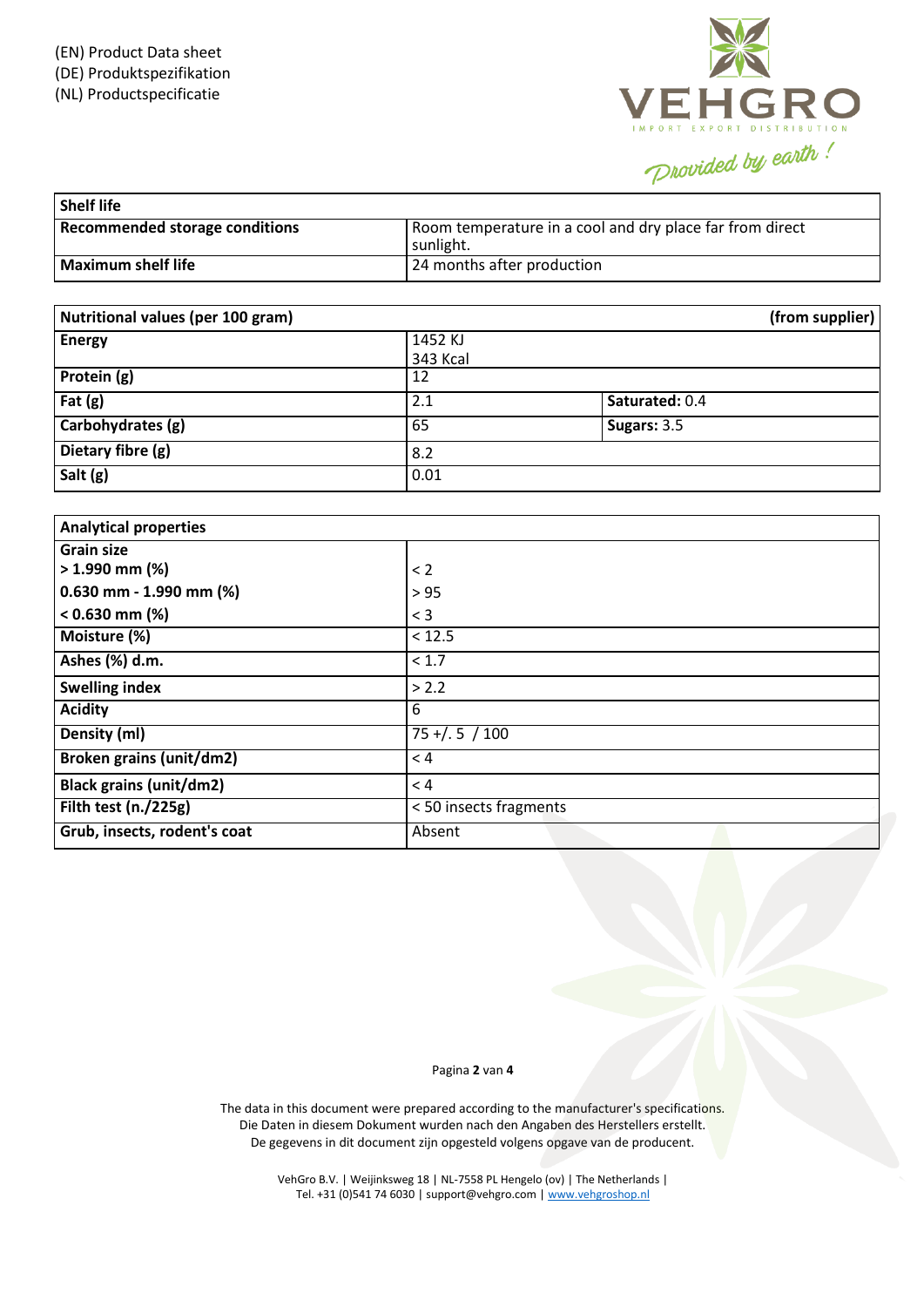(EN) Product Data sheet (DE) Produktspezifikation (NL) Productspecificatie



| <b>Microbiological Properties</b> |          | (from the supplier) |
|-----------------------------------|----------|---------------------|
| Total Plate Count (cfu/g)         | < 10.000 |                     |
| Yeast and moulds $(cfu/g)$        | < 500    |                     |
| Staph. Aureus (cfu/g)             | < 100    |                     |
| Enterobacteria (cfu/g)            | < 100    |                     |
| $B.$ Cereus (cfu/g)               | < 10     |                     |
| E. Coli (cfu/g)                   | < 10     |                     |
| Salmonella (cfu/25g)              | Absent   |                     |

| <b>Allergy list</b>               |           | $(+)$ = present, . = absent and $*$ = possible cross contamination) |                          |
|-----------------------------------|-----------|---------------------------------------------------------------------|--------------------------|
| Cow's milk protein                | $\bullet$ | Walnut                                                              | $\bullet$                |
| Lactose or milk sugar             |           | Cashew                                                              | ٠                        |
| $\overline{(}$ Chicken) egg       | $\bullet$ | Pecan nut                                                           | ٠                        |
| Soya protein (.derivatives)       | *         | <b>Brazil nut</b>                                                   | ٠                        |
| Gluten                            | +         | <b>Macadamia or Queensland nut</b>                                  | ٠                        |
| Wheat                             | $\ddot{}$ | Pistachio nut                                                       | ٠                        |
| Peanuts/groundnuts (.derivatives) |           | Coconut                                                             | $\bullet$                |
| Sesame                            |           | Hickory nut or kola nut                                             |                          |
| Sesame.oil                        |           | Lichee nut                                                          | ٠                        |
| <b>Celery</b>                     | $\cdot$   | Pili nut                                                            | ٠                        |
| <b>Mustard</b>                    | *         | Sheanut                                                             | ٠                        |
| Fish                              |           | Pine nut or pinon nut                                               |                          |
| Shell.fish                        | $\cdot$   | <b>Beech nut</b>                                                    |                          |
| <b>Mollusc</b>                    |           | <b>Butternut</b>                                                    | ٠                        |
| Lupine                            |           | <b>Chestnut</b>                                                     | ٠                        |
| <b>Sulfite E220.E228</b>          | $\cdot$   | Ginko nut                                                           |                          |
| Nuts (.derivates)                 |           | Chinquapin                                                          |                          |
| Almond                            | ٠         |                                                                     | $\overline{\phantom{0}}$ |
| Hazelnut                          | ٠         |                                                                     |                          |

| <b>Acceptable for:</b> |            |
|------------------------|------------|
| Vegetarians            | <b>Yes</b> |
| <b>Vegans</b>          | Yes        |
| Lacto.vegetarians      | Yes        |
| Kosher.certified       | Yes        |
| Halal.certified        | No         |
| <b>NOP.certified</b>   | No         |
| <b>Fairtrade IBD</b>   | No         |

## Pagina **3** van **4**

The data in this document were prepared according to the manufacturer's specifications. Die Daten in diesem Dokument wurden nach den Angaben des Herstellers erstellt. De gegevens in dit document zijn opgesteld volgens opgave van de producent.